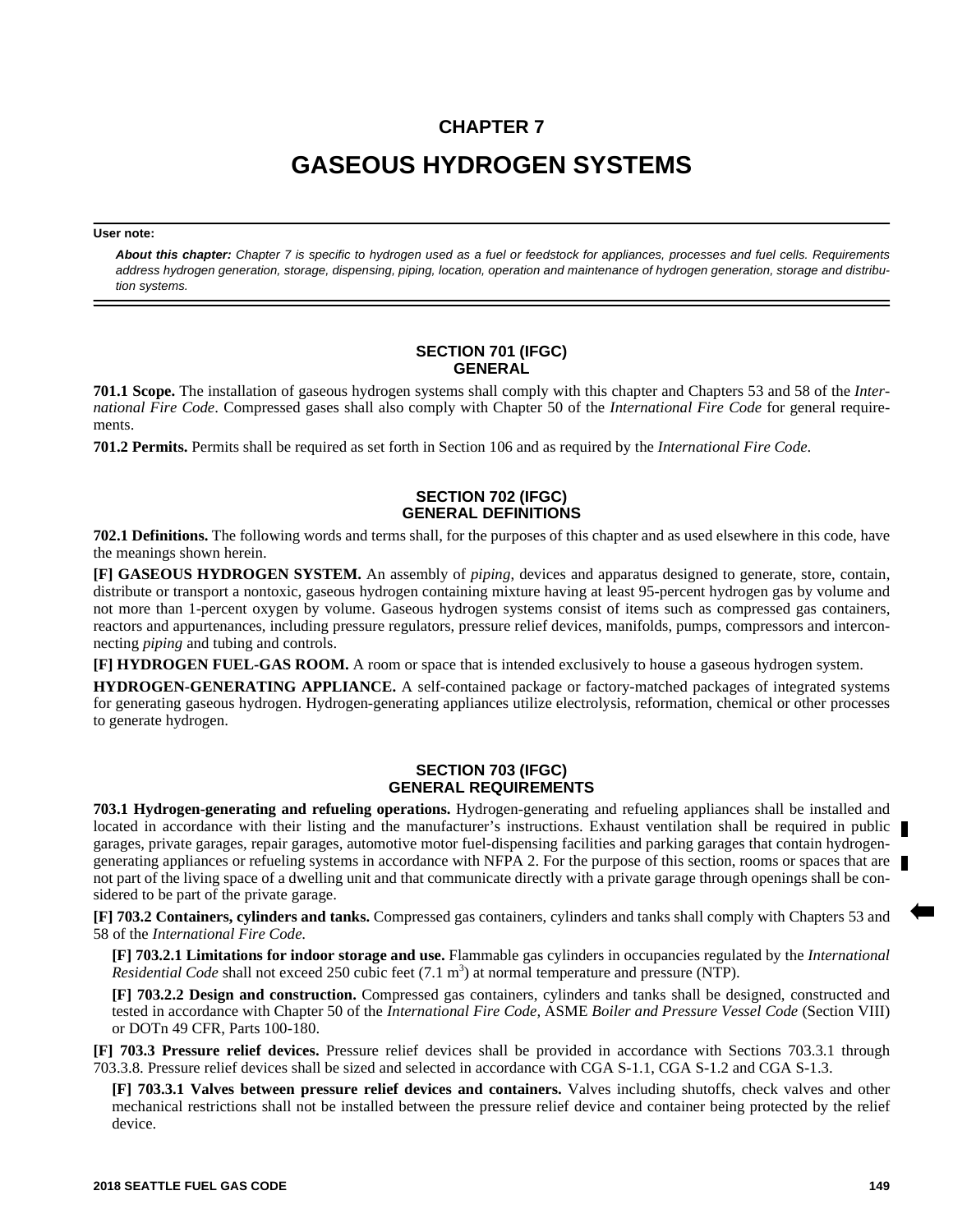**Exception:** A locked-open shutoff valve on containers equipped with multiple pressure relief device installations where the arrangement of the valves provides the full required flow through the minimum number of required relief devices at all times.

**[F] 703.3.2 Installation.** Valves and other mechanical restrictions shall not be located between the pressure relief device and the point of release to the atmosphere.

**[F] 703.3.3 Containers.** Containers shall be provided with pressure relief devices in accordance with the ASME *Boiler and Pressure Vessel Code* (Section VIII), DOTn 49 CFR, Parts 100-180 and Section 703.3.7.

**[F] 703.3.4 Vessels other than containers.** Vessels other than containers shall be protected with pressure relief devices in accordance with the ASME *Boiler and Pressure Vessel Code* (Section VIII), or DOTn 49 CFR, Parts 100-180.

**[F] 703.3.5 Sizing.** Pressure relief devices shall be sized in accordance with the specifications to which the container was fabricated. The relief device shall be sized to prevent the maximum design pressure of the container or system from being exceeded.

**[F] 703.3.6 Protection.** Pressure relief devices and any associated vent *piping* shall be designed, installed and located so that their operation will not be affected by water or other debris accumulating inside the vent or obstructing the vent.

**[F] 703.3.7 Access.** Pressure relief devices shall be located such that they are provided with ready *access* for inspection and repair.

**[F] 703.3.8 Configuration.** Pressure relief devices shall be arranged to discharge unobstructed in accordance with Section 2309 of the *International Fire Code*. Discharge shall be directed to the outdoors in such a manner as to prevent impingement of escaping gas on personnel, containers, *equipment* and adjacent structures and to prevent introduction of escaping gas into enclosed spaces. The discharge shall not terminate under eaves or canopies.

**Exception:** This section shall not apply to DOTn-specified containers with an internal volume of 2 cubic feet  $(0.057 \text{ m}^3)$ or less.

**[F] 703.4 Venting.** Relief device vents shall be terminated in an *approved* location in accordance with Section 2309 of the *International Fire Code*.

**[F] 703.5 Security.** Compressed gas containers, cylinders, tanks and systems shall be secured against accidental dislodgement in accordance with Chapter 53 of the *International Fire Code*.

**[S][F] 703.6 Electrical wiring and equipment.** Electrical wiring and *equipment* shall comply with ((NFPA 70)) the *Seattle Electrical Code.*

#### **SECTION 704 (IFGC) PIPING, USE AND HANDLING**

**704.1 Applicability.** Use and handling of containers, cylinders, tanks and hydrogen gas systems shall comply with this section. Gaseous hydrogen systems, *equipment* and machinery shall be *listed* or *approved*.

**704.1.1 Controls.** Compressed gas system controls shall be designed to prevent materials from entering or leaving process or reaction systems at other than the intended time, rate or path. Automatic controls shall be designed to be fail safe in accordance with accepted engineering practice.

**704.1.2 Piping systems.** *Piping*, tubing, valves and fittings conveying gaseous hydrogen shall be designed and installed in accordance with Sections 704.1.2.1 through 704.1.2.5.1, Chapter 50 of the *International Fire Code,* and ASME B31.12. Castiron pipe, valves and fittings shall not be used.

**704.1.2.1 Sizing.** Gaseous hydrogen *piping* shall be sized in accordance with *approved* engineering methods.

**704.1.2.2 Identification of hydrogen piping systems.** Hydrogen *piping* systems shall be marked in accordance with ANSI A13.1. Markings used for *piping* systems shall consist of the name of the contents and shall include a direction-offlow arrow. Markings shall be provided at all of the following locations:

- 1. At each valve.
- 2. At wall, floor and ceiling penetrations.
- 3. At each change of direction.
- 4. At intervals not exceeding 20 feet (6096 mm).

**704.1.2.3 Piping design and construction.** *Piping* and tubing materials shall be 300 series stainless steel or materials *listed* or *approved* for hydrogen service and the use intended through the full range of operating conditions to which they will be subjected. *Piping* systems shall be designed and constructed to provide allowance for expansion, contraction, vibration, settlement and fire exposure.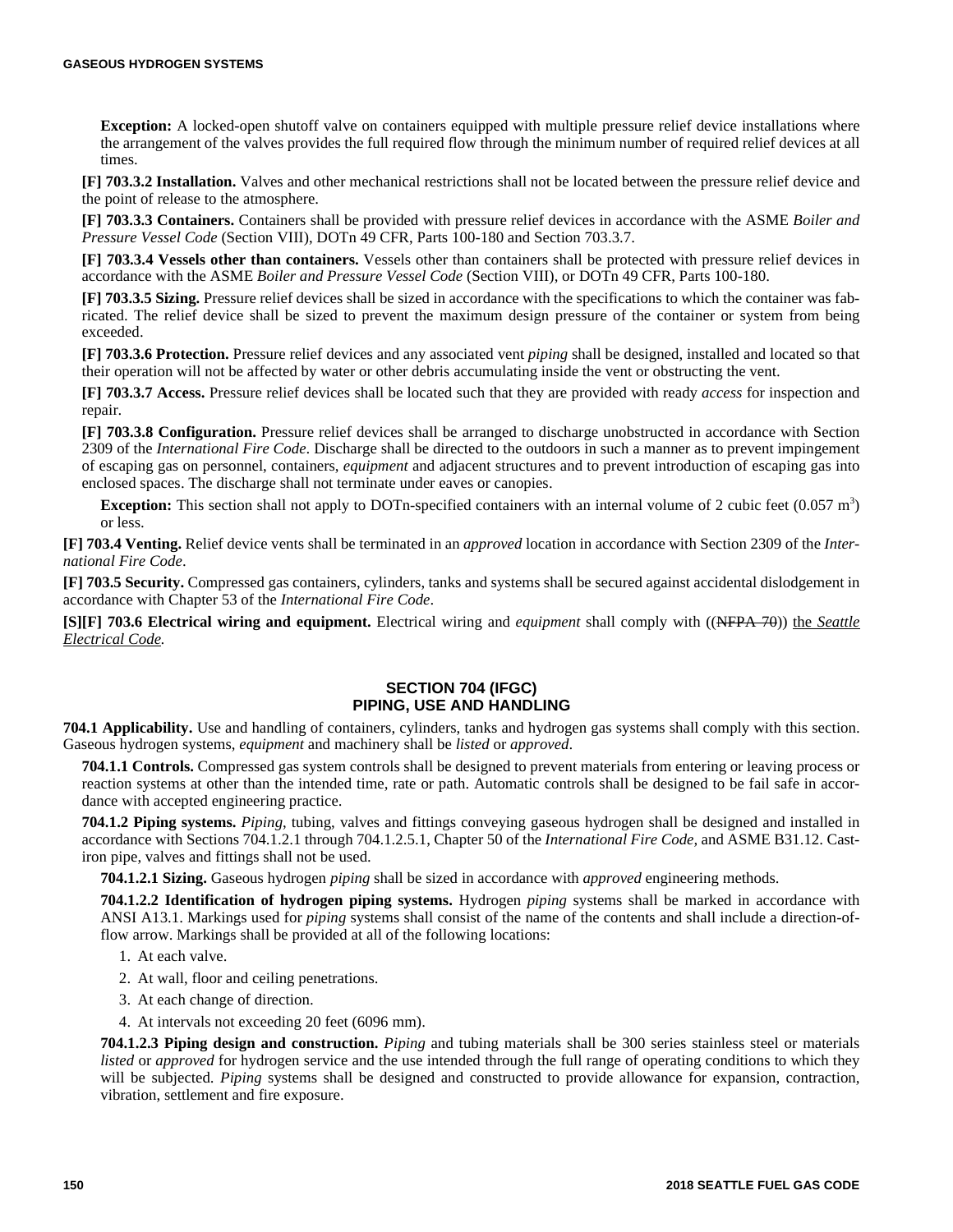**704.1.2.3.1 Prohibited locations.** *Piping* shall not be installed in or through a circulating air duct; clothes chute; chimney or gas vent; ventilating duct; dumbwaiter; or elevator shaft. *Piping* shall not be concealed or covered by the surface of any wall, floor or ceiling.

**704.1.2.3.2 Interior piping.** Except for through penetrations, *piping* located inside of buildings shall be installed in exposed locations and provided with ready *access* for visual inspection.

**704.1.2.3.3 Underground piping.** Underground *piping*, including joints and fittings, shall be protected from corrosion and installed in accordance with *approved* engineered methods.

**704.1.2.3.4 Piping through foundation wall.** Underground *piping* shall not penetrate the outer foundation or basement wall of a building.

**704.1.2.3.5 Protection against physical damage.** Where *piping* other than stainless steel *piping*, stainless steel tubing or black steel is installed through holes or notches in wood studs, joists, rafters or similar members less than 1-1/2 inches (38 mm) from the nearest edge of the member, the pipe shall be protected by shield plates. Shield plates shall be a minimum of 1/16-inch-thick (1.6 mm) steel, shall cover the area of the pipe where the member is notched or bored and shall extend a minimum of 4 inches (102 mm) above sole plates, below top plates and to each side of a stud, joist or rafter.

**704.1.2.3.6 Piping outdoors.** *Piping* installed above ground, outdoors, shall be securely supported and located where it will be protected from physical damage. *Piping* passing through an exterior wall of a building shall be encased in a protective pipe sleeve. The annular space between the *piping* and the sleeve shall be sealed from the inside such that the sleeve is ventilated to the outdoors. Where passing through an exterior wall of a building, the *piping* shall be protected against corrosion by coating or wrapping with an inert material. Below-ground *piping* shall be protected against corrosion.

**704.1.2.3.7 Settlement.** *Piping* passing through concrete or masonry walls shall be protected against differential settlement.

**704.1.2.4 Joints.** Joints in *piping* and tubing in hydrogen service shall be *listed* as complying with ASME B31.3 to include the use of welded, brazed, flared, socket, slip and compression fittings. Gaskets and sealants used in hydrogen service shall be *listed* as complying with ASME B31.12. Threaded and flanged connections shall not be used in areas other than hydrogen cutoff rooms and outdoors.

**704.1.2.4.1 Brazed joints.** Brazing alloys shall have a melting point greater than 1,000°F (538°C).

**704.1.2.4.2 Electrical continuity.** Mechanical joints shall maintain electrical continuity through the joint or a bonding jumper shall be installed around the joint.

**704.1.2.5 Valves and piping components.** Valves, regulators and *piping* components shall be *listed* or *approved* for hydrogen service, shall be provided with *access* and shall be designed and constructed to withstand the maximum pressure to which such components will be subjected.

**704.1.2.5.1 Shutoff valves on storage containers and tanks.** Shutoff valves shall be provided on all storage container and tank connections except for pressure relief devices. Shutoff valves shall be provided with ready *access*.

**704.2 Upright use.** Compressed gas containers, cylinders and tanks, except those with a water volume less than 1.3 gallons (5 L) and those designed for use in a horizontal position, shall be used in an upright position with the valve end up. An upright position shall include conditions where the container, cylinder or tank axis is inclined as much as 45 degrees (0.79 rad) from the vertical.

**704.3 Material-specific regulations.** In addition to the requirements of this section, indoor and outdoor use of hydrogen compressed gas shall comply with the material-specific provisions of Chapters 53 and 58 of the *International Fire Code*.

**704.4 Handling.** The handling of compressed gas containers, cylinders and tanks shall comply with Chapter 50 of the *International Fire Code*.

#### **SECTION 705 (IFGC) TESTING OF HYDROGEN PIPING SYSTEMS**

**705.1 General.** Prior to acceptance and initial operation, all *piping* installations shall be inspected and pressure tested to determine that the materials, design fabrication and installation practices comply with the requirements of this code.

**705.2 Inspections.** Inspections shall consist of a visual examination of the entire *piping* system installation and a pressure test. Hydrogen *piping* systems shall be inspected in accordance with this code. Inspection methods such as outlined in ASME B31.12 shall be permitted where specified by the design engineer and *approved* by the code official. Inspections shall be conducted or verified by the code official prior to system operation.

**705.3 Pressure tests.** A hydrostatic or pneumatic leak test shall be performed. Testing of hydrogen *piping* systems shall utilize testing procedures identified in ASME B31.12 or other *approved* methods, provided that the testing is performed in accordance with the minimum provisions specified in Sections 705.3.1 through 705.4.1.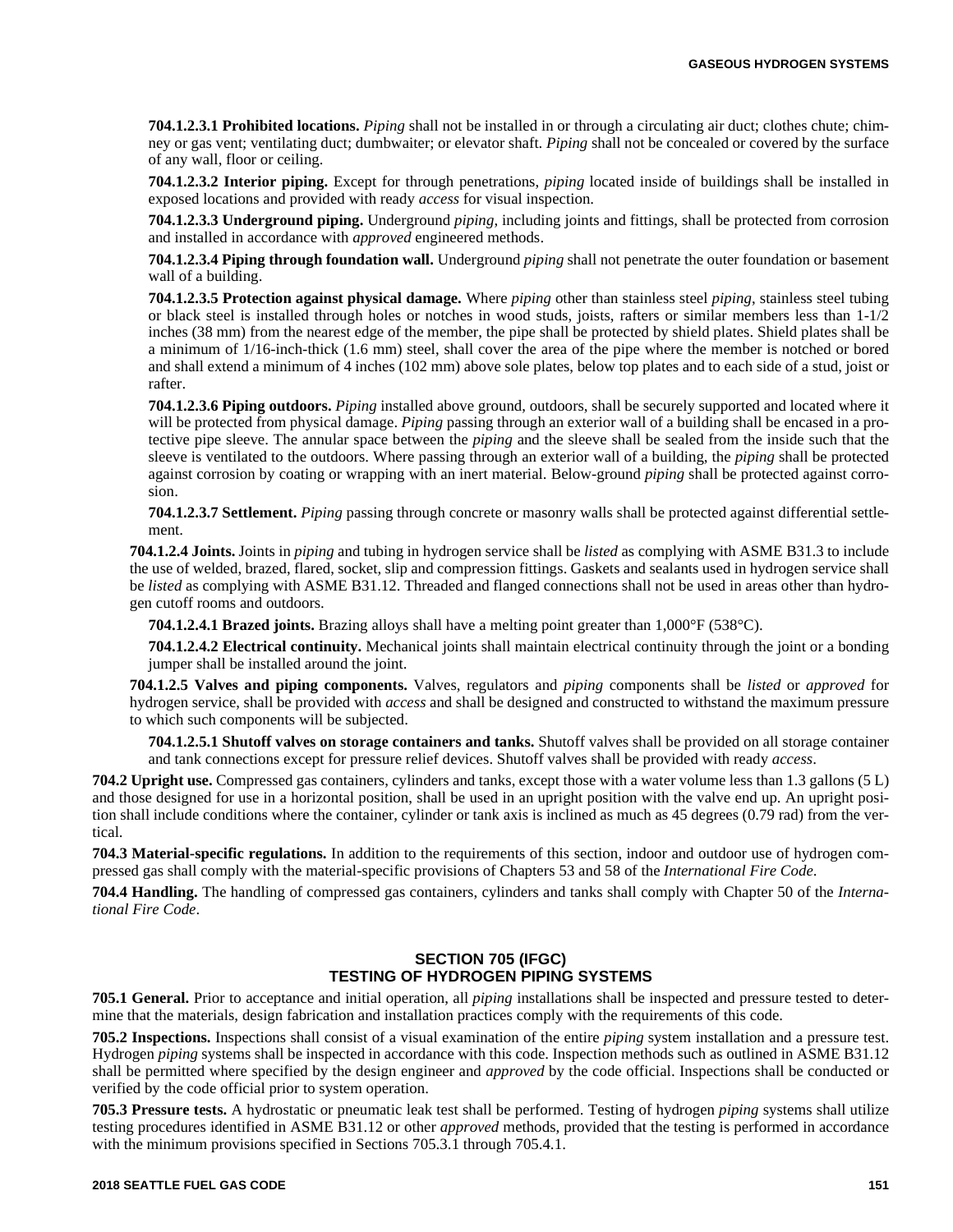**705.3.1 Hydrostatic leak tests.** The hydrostatic test pressure shall be not less than one-and-one-half times the maximum working pressure, and not less than 100 psig (689.5 kPa gauge).

**705.3.2 Pneumatic leak tests.** The pneumatic test pressure shall be not less than one-and-one-half times the maximum working pressure for systems less than 125 psig (862 kPa gauge) and not less than 5 psig (34.5 kPa gauge), whichever is greater. For working pressures at or above 125 psig (862 kPa gauge), the pneumatic test pressure shall be not less than 110 percent of the maximum working pressure.

**705.3.3 Test limits.** Where the test pressure exceeds 125 psig (862 kPa gauge), the test pressure shall not exceed a value that produces hoop stress in the *piping* greater than 50 percent of the specified minimum yield strength of the pipe.

**705.3.4 Test medium.** Deionized water shall be utilized to perform hydrostatic pressure testing and shall be obtained from a potable source. The medium utilized to perform pneumatic pressure testing shall be air, nitrogen, carbon dioxide or an inert gas; oxygen shall not be used.

**705.3.5 Test duration.** The minimum test duration shall be 1/2 hour. The test duration shall be not less than 1/2 hour for each 500 cubic feet (14.2 m<sup>3</sup>) of pipe volume or fraction thereof. For *piping* systems having a volume of more than 24,000 cubic feet (680 m<sup>3</sup>), the duration of the test shall not be required to exceed 24 hours. The test pressure required in Sections 705.3.1 and 705.3.2 shall be maintained for the entire duration of the test.

**705.3.6 Test gauges.** Gauges used for testing shall be as follows:

- 1. Tests requiring a pressure of 10 psig (68.95 kPa gauge) or less shall utilize a testing gauge having increments of 0.10 psi (0.6895 kPa) or less.
- 2. Tests requiring a pressure greater than 10 psig (68.98 kPa gauge) but less than or equal to 100 psig (689.5 kPa gauge) shall utilize a testing gauge having increments of 1 psi (6.895 kPa) or less.
- 3. Tests requiring a pressure greater than 100 psig (689.5 kPa gauge) shall utilize a testing gauge having increments of 2 psi (13.79 kPa) or less.

**Exception:** Measuring devices having an equivalent level of accuracy and resolution shall be permitted where specified by the design engineer and *approved* by the code official.

**705.3.7 Test preparation.** Pipe joints, including welds, shall be left exposed for examination during the test.

**705.3.7.1 Expansion joints.** Expansion joints shall be provided with temporary restraints, if required, for the additional thrust load under test.

**705.3.7.2 Equipment disconnection.** Where the *piping* system is connected to appliances, *equipment* or components designed for operating pressures of less than the test pressure, such appliances, *equipment* and components shall be isolated from the *piping* system by disconnecting them and capping the *outlet*(s).

**705.3.7.3 Equipment isolation.** Where the *piping* system is connected to appliances, *equipment* or components designed for operating pressures equal to or greater than the test pressure, such appliances, *equipment* and components shall be isolated from the *piping* system by closing the individual *appliance, equipment* or component shutoff valve(s).

**705.4 Detection of leaks and defects.** The *piping* system shall withstand the test pressure specified for the test duration specified without showing any evidence of leakage or other defects. Any reduction of test pressures as indicated by pressure gauges shall indicate a leak within the system. *Piping* systems shall not be *approved* except where this reduction in pressure is attributed to some other cause.

**705.4.1 Corrections.** Where leakage or other defects are identified, the affected portions of the *piping* system shall be repaired and retested.

**705.5 Purging of gaseous hydrogen piping systems.** Purging shall comply with Sections 705.5.1 through 705.5.4.

**705.5.1 Removal from service.** Where *piping* is to be opened for servicing, addition or modification, the section to be worked on shall be isolated from the supply at the nearest convenient point and the line pressure vented to the outdoors. The remaining gas in this section of pipe shall be displaced with an inert gas.

**705.5.2 Placing in operation.** Prior to placing the system into operation, the air in the *piping* system shall be displaced with inert gas. The inert gas flow shall be continued without interruption until the vented gas is free of air. The inert gas shall then be displaced with hydrogen until the vented gas is free of inert gas. The point of discharge shall not be left unattended during purging. After purging, the vent opening shall be closed.

**705.5.3 Discharge of purged gases.** The open end of *piping* systems being purged shall not discharge into confined spaces or areas where there are sources of ignition except where precautions are taken to perform this operation in a safe manner by ventilation of the space, control of purging rate and elimination of all hazardous conditions.

**705.5.3.1 Vent pipe outlets for purging.** Vent pipe outlets for purging shall be located such that the inert gas and fuel gas is released outdoors and not less than 8 feet (2438 mm) above the adjacent ground level. Gases shall be discharged upward or horizontally away from adjacent walls to assist in dispersion. Vent outlets shall be located such that the gas will not be trapped by eaves or other obstructions and shall be at least 5 feet (1524 mm) from building openings and lot lines of properties that can be built on.